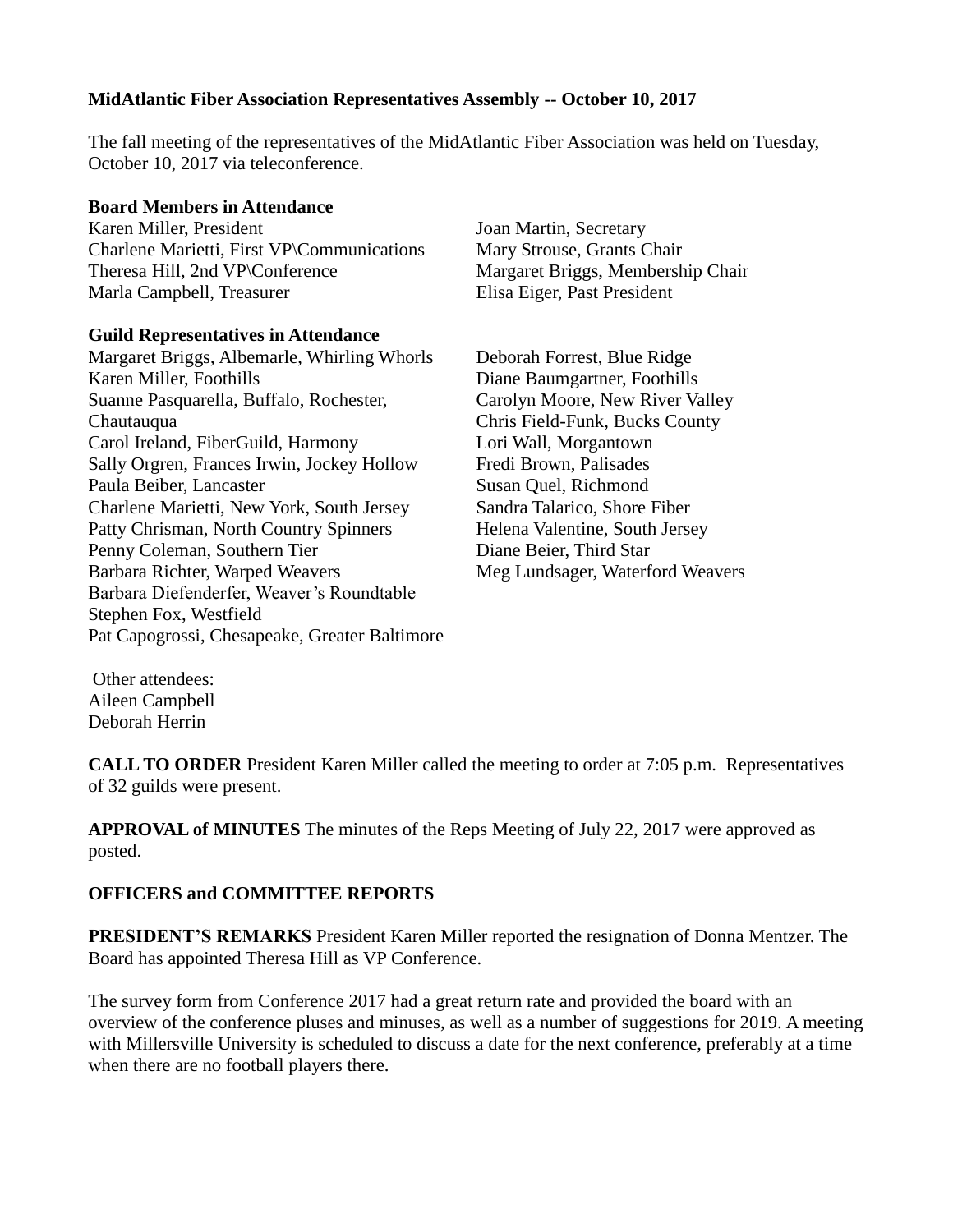Discussion groups at the previous rep meeting were used by the board as they set out their goals and objectives for 2017-2019. These goals include:

- Improving information sharing  $&$  guild-to-guild connections
- Involving more reps and guilds in MAFA activities
- Facilitating more educational opportunities

**TREASURER'S REPORT** Treasurer Marla Campbell reported Current Account Balances as of  $0/30/2017$  are:

| $7/30/201/1$ are. |              |
|-------------------|--------------|
| Checking:         | \$14,703.46  |
| Money Marketing:  | \$71,696.90  |
| CD:               | \$75,237.00  |
| Total:            | \$161,637.36 |

She also noted that, although final reporting is not quite complete, it appears that the conference produced excess proceeds of over \$45,000, which will be directed towards other MAFA objectives.

**COMMUNICATIONS CHAIR REPORT** Communications Chair Charlene Marietti asked that the reps join her committee in keeping the social media sites alive. We have over 850 Facebook followers. She is reviewing several proposals for a major re-building of the main website and its infrastructure.

**CONFERENCE COMMITTEE REPORT** Conference Chair Theresa Hill asked that reps and their guilds volunteer for conference jobs. The various categories needing help include: vendor prizes, sample exchange, book signing, spinning games and competitions, goodie bags, the fashion show. More information is on the MAFA website under the ["Get Involved"](http://www.mafafiber.williamsburgspinweave.org/wordpress/get-involved/) tab.

The committee is considering scheduling the conference for June 27-30, 2019 or August 1-4, 2019. All reps should poll their members to see if these dates work for them, and let Theresa know at [secondvp@mafafiber.org](mailto:secondvp@mafafiber.org) if either of the dates is problematic.

Once a conference date is announced, instructors will be asked for proposals. Any additional suggestions should be sent to [education@mafafiber.org](mailto:education@mafafiber.org)

**GRANTS COMMITTEE REPORT** Grants Committee Chair Mary Strouse announced that she now has seven members on the Grants Committee. Applications for 2018 grants are due on January 31, 2018. The application will be available on the website by November.

**MEMBERSHIP REPORT** Membership Chair Margaret Briggs announced there are currently 43 member guilds. The Fredricksburg Guild of Virginia will be joining soon, and their rep Ailene Campbell was present at the meeting. The reps need to let Margaret know of any officer changes. MAFA plans to more regularly publish communications with the guilds in the coming months. Guild input will be especially important. Margaret will be sending out a survey in November to collect ideas and suggestions for what information guilds would like about other guilds and how they would best like to share information about programs.

**WEBMASTER REPORT** Webmaster David Banks was not able to attend, but Karen Miller reported that he is working with Charlene on the new website. In addition, he continues to provide guilds with help in setting up and maintaining their own websites. Contact him at [webmaster@mafafiber.org](mailto:webmaster@mafafiber.org) with